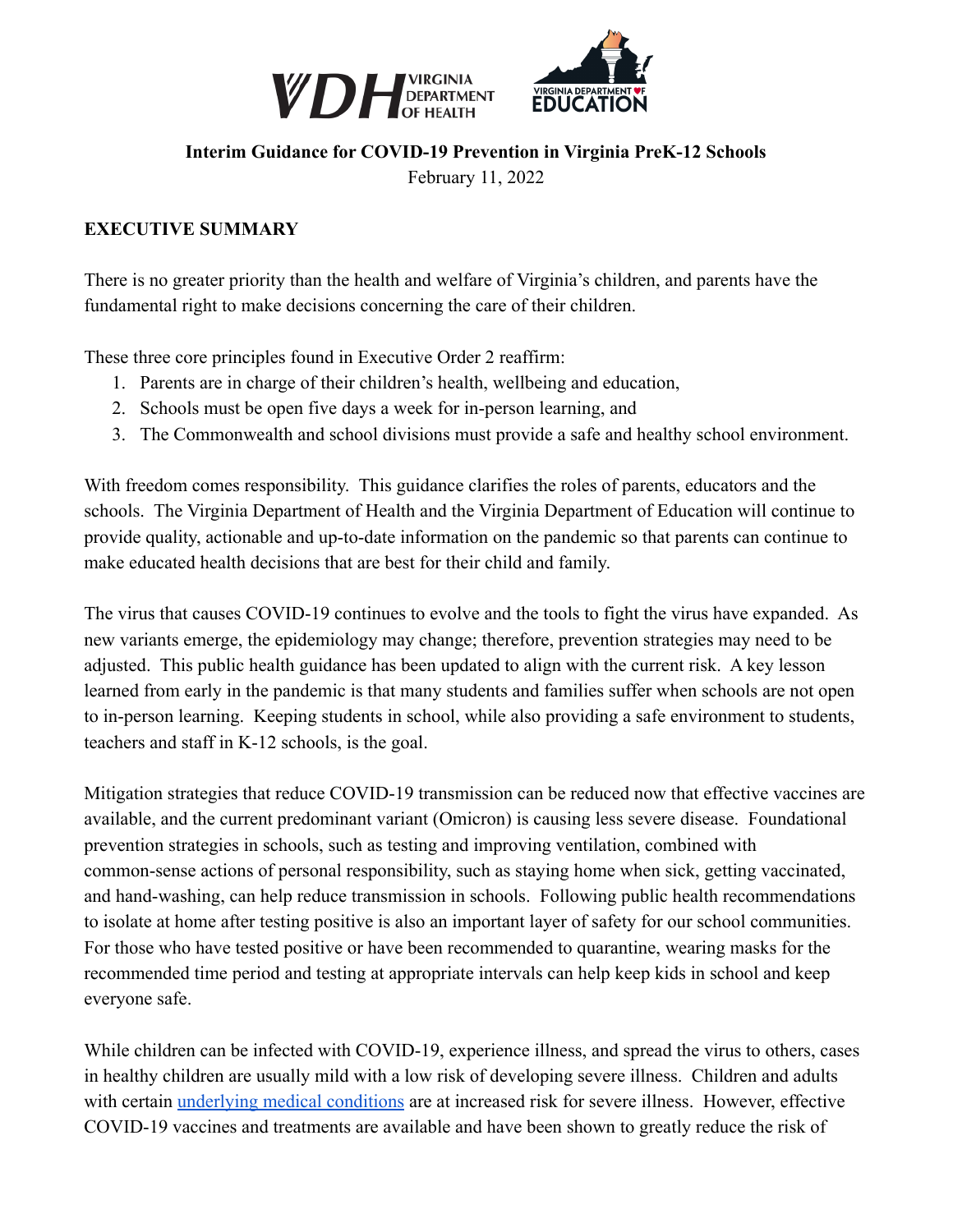hospitalization and death. People ages 5 and up are eligible for COVID-19 vaccination, which reduces risks for the individual and, as coverage rates improve, for the entire community.

Students, staff, and teachers infected with COVID-19 may go on to transmit the virus to other high-risk individuals in their households and the community. This is an important consideration especially when the healthcare system and resources to care for these individuals is under strain. In this way, containing the spread of the virus in the school setting can help protect our healthcare system and its ability to care for the most high-risk and sick members of our community. There are many ways to reduce the spread outside of masking and social distancing.

This guidance provides further details for local health and school officials and parents to inform their decision making around COVID-19. The benefit of mitigation efforts must always be weighed against the cost to children's overall wellbeing. Mitigation efforts should be made in consultation with VDH and local health authorities.

### **Strategies to Prevent Transmission of COVID-19 in Schools**

When the following prevention model has been implemented, studies have shown that infections and outbreaks in schools were reduced. Factors to guide decision-making about prevention strategies and school operations include:

- 1. Consult public health to understand local transmission and disease trends
- 2. Understand community level vaccination coverage
- 3. Consider the level of impact to a school by identifying, monitoring and reporting outbreaks to public health
- 4. Understand community and school capacity and needs
- 5. Determine and implement a layered approach with multiple prevention strategies, in consultation with VDH and the local health department

## **Consult with VDH and other public health authorities to understand local transmission and disease trends**

Working with VDH and the local health department can help school officials understand how the virus is spreading, who is being affected, and whether the current circulating variant is causing severe illness. Data on COVID-19 cases, testing, hospitalizations and deaths are helpful in understanding disease trends and can be found on [VDH data dashboards.](https://www.vdh.virginia.gov/coronavirus/see-the-numbers/covid-19-in-virginia/)

## **Understand Community Level Vaccination Coverage**

To understand community or locality level vaccination coverage, review locality level vaccination coverage data on the [VDH Vaccine Data Dashboards](https://www.vdh.virginia.gov/coronavirus/covid-19-vaccine-summary/). Age-group vaccination coverage at the locality level can be viewed on the "Demographics" tab.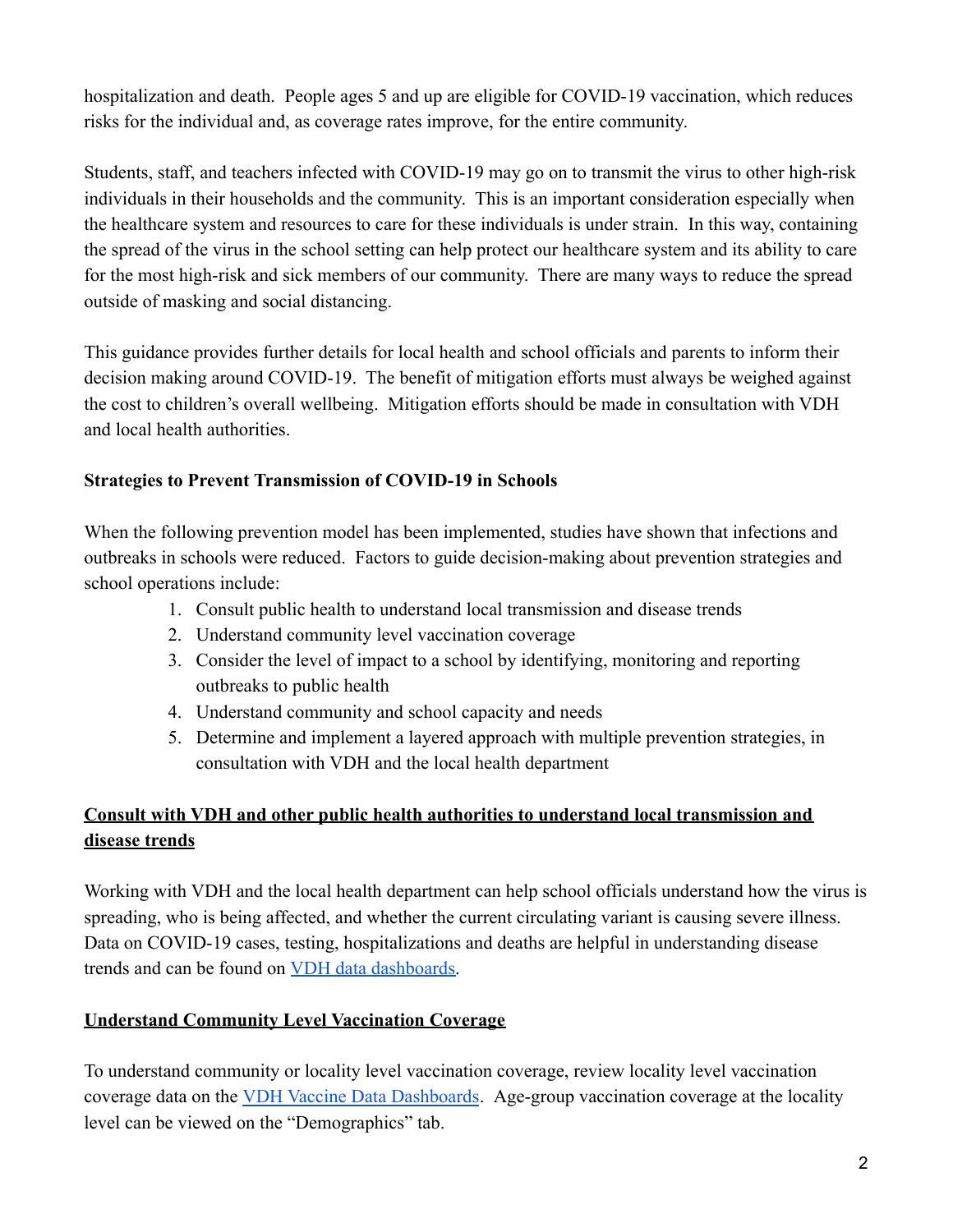For school-level data, VDH has developed a COVID Coverage Rate Report that provides those with access to Virginia Immunization Information System (VIIS) with a school-level vaccination coverage rate based on an uploaded school roster. Schools may contact the VIIS Help Desk at 804-864-7028 for assistance with a coverage rate report.

| <b>Criteria to Consider</b>   | Level of Impact to a School*                                            |                                                                                         |                                                                                                                                                                                             |  |
|-------------------------------|-------------------------------------------------------------------------|-----------------------------------------------------------------------------------------|---------------------------------------------------------------------------------------------------------------------------------------------------------------------------------------------|--|
|                               | Low                                                                     | <b>Medium</b>                                                                           | <b>High</b>                                                                                                                                                                                 |  |
| Transmission<br>within school | Zero or sporadic cases with<br>no evidence of transmission<br>in school | Single outbreak or sporadic<br>outbreaks in school. Sizes of<br>outbreaks remain small. | Several outbreaks in school within a short time period;<br>sizes of outbreaks are large or scope of outbreak is<br>significant (e.g., multiple classrooms or grade levels are<br>impacted). |  |
| Student absenteeism           | At baseline/Low                                                         | Slightly above baseline                                                                 | High                                                                                                                                                                                        |  |
| Staff Capacity**              | <b>Normal</b>                                                           | <b>Strained</b>                                                                         | Critical                                                                                                                                                                                    |  |

#### **Consider the Level of Impact to a School**

\*Schools should collaborate with local health departments on outbreak investigations and contact tracing. Depending on the level of COVID-19 transmission in the school and outbreak status, public health may recommend adjustment to prevention strategies. If a school is conducting a COVID-19 testing program, screening testing data can also be helpful.

\*\*This subjective assessment should factor in a school's ability to maintain adequate staff for facility operations, transportation, teaching, and administrative functions. It should include input from teachers/staff regarding their availability to provide in-person instruction.

The level of impact that COVID-19 transmission is having within a school itself should be evaluated per the framework above and should consider whether the currently circulating variant causes severe illness in children or adults. VDH and/or the local health department should be consulted for advice on how to interpret data on cases and outbreaks. If the level of impact to a school is worsening, or if medium or high levels of transmission within a school are ongoing and the circulating variant is causing more serious or severe illness, changes to current strategies may need to be considered. To inform these decisions, school officials should work with local health departments to assess and consider:

- the number of outbreaks experienced and their proximity in time to each other;
- $\bullet$  the size of any outbreak(s) (number of cases and close contacts identified);
- $\bullet$  the level of spread within the school (e.g., whether cases are confined to a particular classroom or grade level);
- the severity of illness caused by the circulating variant;
- the level of student and/or staff absenteeism due to illness or necessary isolation/quarantine and the staff capacity

#### **Understand the Capacity and Needs of your Community and School**

Students benefit from in-person learning; maintaining in-person instruction is a priority. This guidance aims to balance the goal of disease prevention and the goal of providing in-person educational instruction. The absence of in-person educational options may disadvantage all children but has particular impact on certain types of learners. The negative impacts of remote learning for some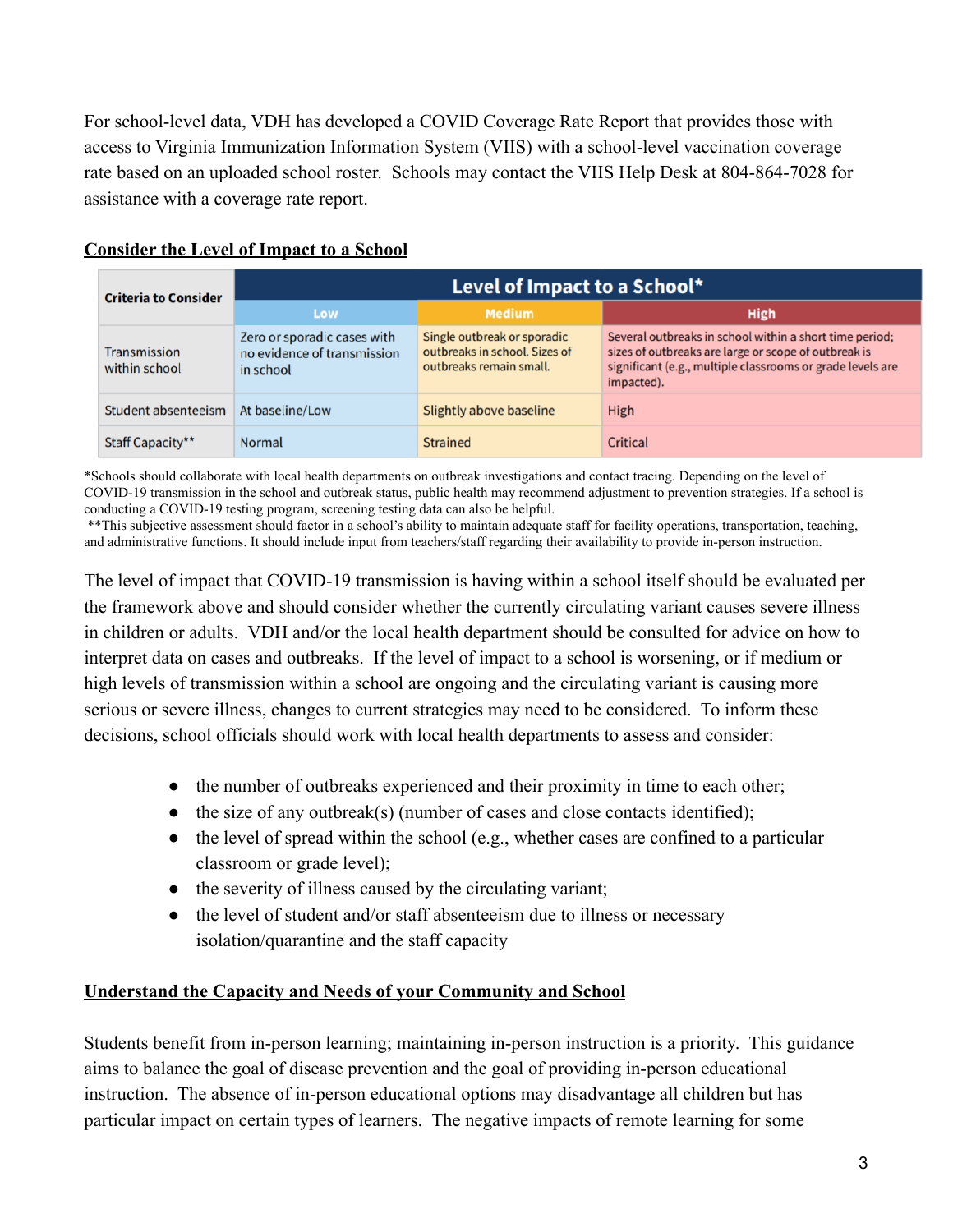children should be an integral part of planning. [State law](https://lis.virginia.gov/cgi-bin/legp604.exe?212+ful+CHAP0456) requires in-person options be made available to all students in Virginia during the 2021-2022 school year.

The feasibility of certain prevention strategies, including any harmful impacts a strategy may have, should be assessed to help decide what combination of strategies is best. For example, if a school cannot maintain operations while maintaining distances of 3 feet between students in classrooms, it would be especially important to focus on and layer other prevention strategies such as, testing programs, adequate or increased ventilation, ensuring appropriate hand hygiene opportunities, staying home when sick, supporting parents who choose to send their child to school with a mask, and regular cleaning and disinfecting.

The needs of special populations within a school community such as English learners, students who need special education or mental health services, or students who may not have reliable internet access at home should be understood if a school needs to temporarily convert to virtual learning or if individual students need to temporarily convert to virtual learning during necessary quarantine periods. Offering staff, students, and families the opportunity to ask questions and share concerns can provide meaningful input to help shape decisions on the right combination of prevention strategies.

### **Determine and Implement a Layered Approach with Multiple Prevention Strategies**

All schools/school divisions should work with VDH and their local public health departments to assist in determining the layered prevention strategies that are appropriate. The selection of strategies should be informed by the levels of community transmission, the severity of illness caused by currently circulating variant(s), local vaccine coverage, advantages and disadvantages of potential strategies, and the level of impact to a school, including the use of screening testing data to detect cases in schools if available.

#### **Prevention Strategies**

Implementing prevention strategies to reduce risk associated with COVID-19 is a shared responsibility between parents and families, school officials and staff, and local public health authorities**.**

#### **Parents:**

- Keeping children home when sick and seeking care and testing as appropriate
- Vaccination
- Masks

## **School Officials and Staff:**

- Adequate and appropriate ventilation
- Physical distancing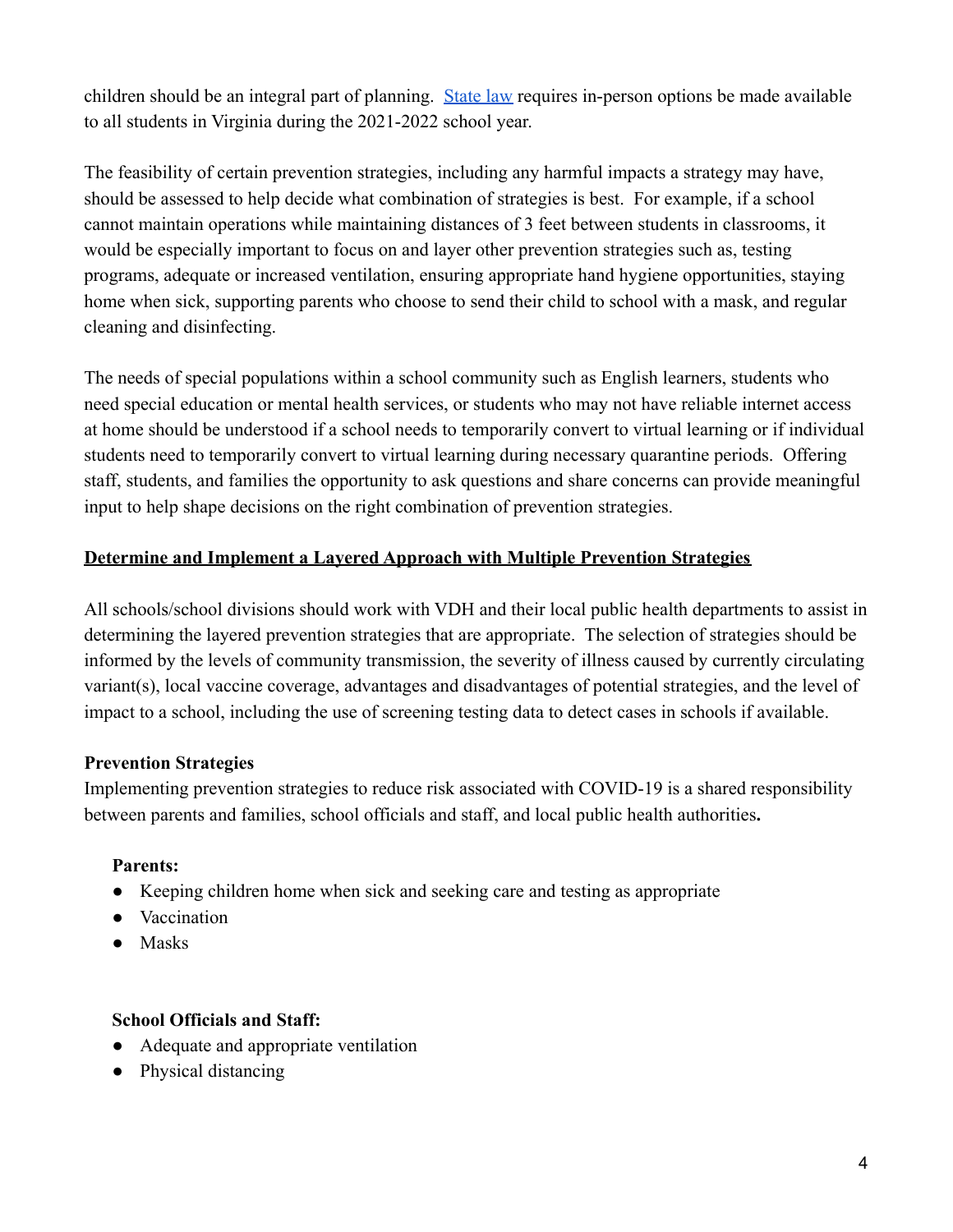- Encourage students, teachers and staff to stay home from work when sick, and to seek care and testing as appropriate. Make decisions about excluding children or staff from school or work due to illness.
- Educate staff regarding their choices pertaining to masking
- Offer COVID-19 Testing programs (Screening Testing, Diagnostic Testing, Test to Stay)
- Ensure handwashing and respiratory etiquette
- Clean and maintain healthy facilities
- Notify students and staff of known cases and/or exposures in combination with isolation and quarantine.
- Notify public health of outbreaks in a timely manner.

### **Public Health:**

- Provide data and information to inform parent and family decisions
- Respond to reports of outbreaks at school
- Provide technical assistance on outbreak investigations, prevention strategies, and testing programs

## **Preventive Actions**

Prevention is most effective when appropriate strategies are layered together, and is especially important in areas experiencing substantial to high levels of community transmission and the severity of illness caused by the circulating variant(s) is increased or high. However, the need for layering specific strategies may vary. When considering adjustments in prevention strategies, data should be monitored closely (with adequate testing through the school or community) for any increases in COVID-19 cases or outbreaks.

VDH recommends the following key prevention strategies be considered, after taking into account local and school level data and information as described above.

**1. Vaccination.** Vaccination is the leading public health prevention strategy to end the COVID-19 pandemic. Vaccinating teachers, school staff, and students (and encouraging boosters when eligible) is a critical layer of prevention and protection for all. Achieving high levels of vaccination and boosters among eligible students, teachers and staff is one of the most critical strategies to help schools safely operate.

**2. Staying home when sick and getting tested.** Aside from vaccination, one of the most important ways to reduce transmission in schools is to keep sick children, teachers, and staff at home.

- Instruct any students, teachers, and staff who have symptoms of infectious illness, such as influenza (flu) or COVID-19 to stay home from school and see a healthcare provider for testing and care.
- Allow flexible, non-punitive, and supportive paid sick leave policies that encourage sick workers to stay home.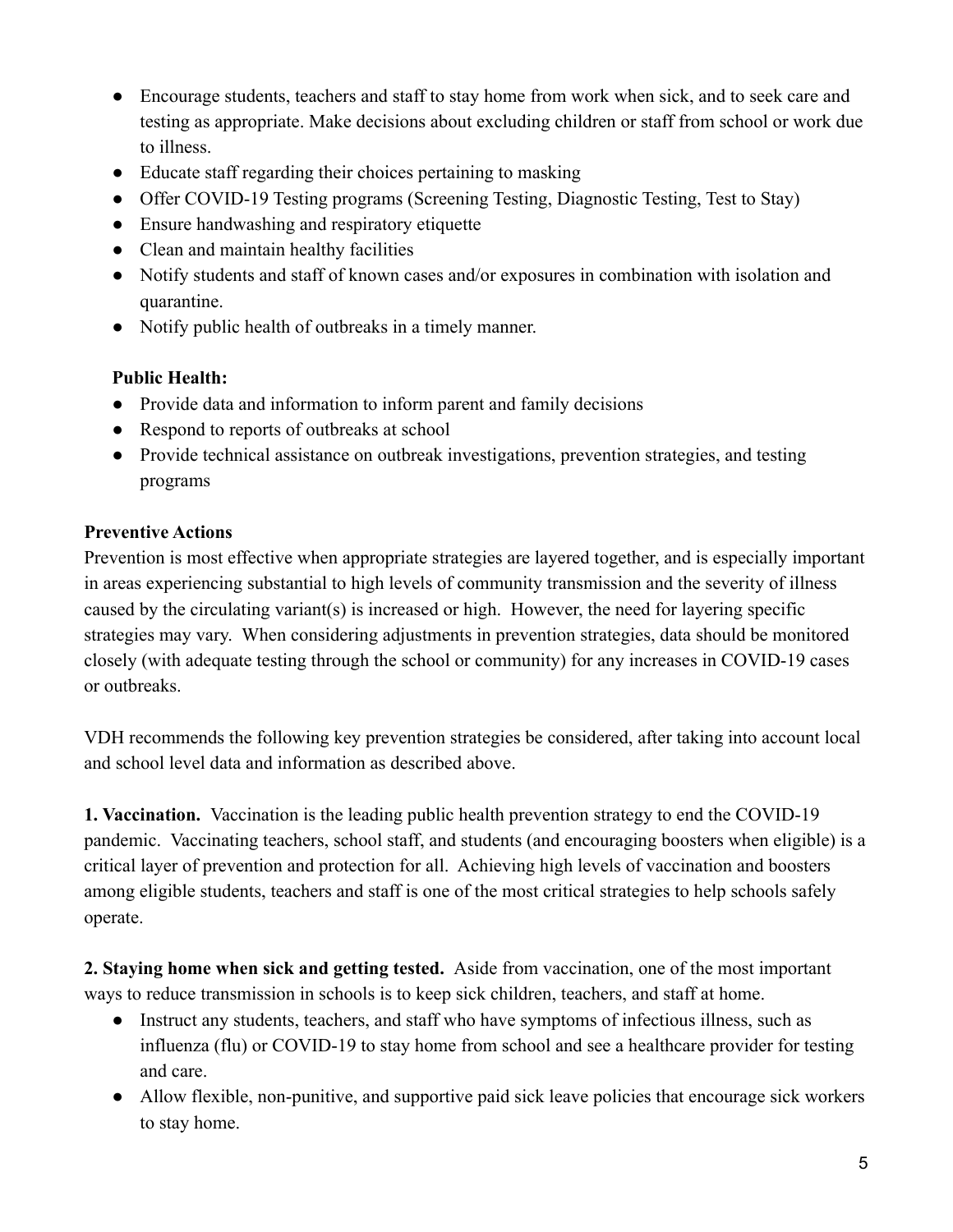- Provide excused absences for students who are sick.
- If a student becomes sick at school, arrange for the student to be picked up, while the student waits in a separate isolation room/area. If a school does not perform routine screening testing, rapid testing on site could facilitate COVID-19 diagnosis and inform the need for quarantine of close contacts and isolation.
- At all levels of community transmission, when it becomes known to them, schools should continue to offer referrals to diagnostic testing to any student, teacher, or staff member who exhibits symptoms of COVID-19 at school or who meets [VDH's close contact definition for](https://www.vdh.virginia.gov/coronavirus/local-exposure/#close-contact) [exposure to COVID-19](https://www.vdh.virginia.gov/coronavirus/local-exposure/#close-contact)

**3. Physical distancing.** Similar to masking, physical distancing carries costs and benefits and is not always practicable. Given the relatively low risk of severe illness to children from COVID-19, schools should take reasonable measures to ensure physical distancing where possible.

During times of substantial or high transmission of variant(s) that cause serious illness, VDH may recommend additional measures to optimize distancing such as:

- Cohorting
- Close or stagger the use of communal spaces.
- Limit assemblies and other school gatherings.
- Limit non-essential interactions among teachers and staff during meetings, lunches, or other situations that can lead to adult-to-adult transmission.

There is no medical reason for a vaccinated and/or masked teacher to treat an otherwise healthy unmasked student any differently than a healthy masked student.

**4. Notifications of disease to school community, outbreak reporting, and focused contract tracing** Schools should notify parents and families of a case of COVID-19 in a member of the school community. Schools are no longer expected to conduct contact tracing on every individual case of COVID-19. However, contact tracing remains one component of the layered prevention strategies approach and should be continued in partnership with local health departments when there are outbreaks or when sustained transmission is thought to be occurring within the school.

- Monitor reports of cases of COVID-19 in the school community in partnership with public health
- Support and implement testing programs (This is important to maintain so that new variants that emerge that could cause more severe illness can be detected and asymptomatic disease transmission can be reduced)
- Notify families and staff of known cases and potential risk of exposure, while ensuring confidentiality of known cases
- Report suspected [outbreaks](https://www.vdh.virginia.gov/coronavirus/see-the-numbers/covid-19-in-virginia/covid-19-in-virginia-outbreaks/) to public health and situations where the school has identified multiple cases comprising at least 10% of students, teachers, or staff within a specified core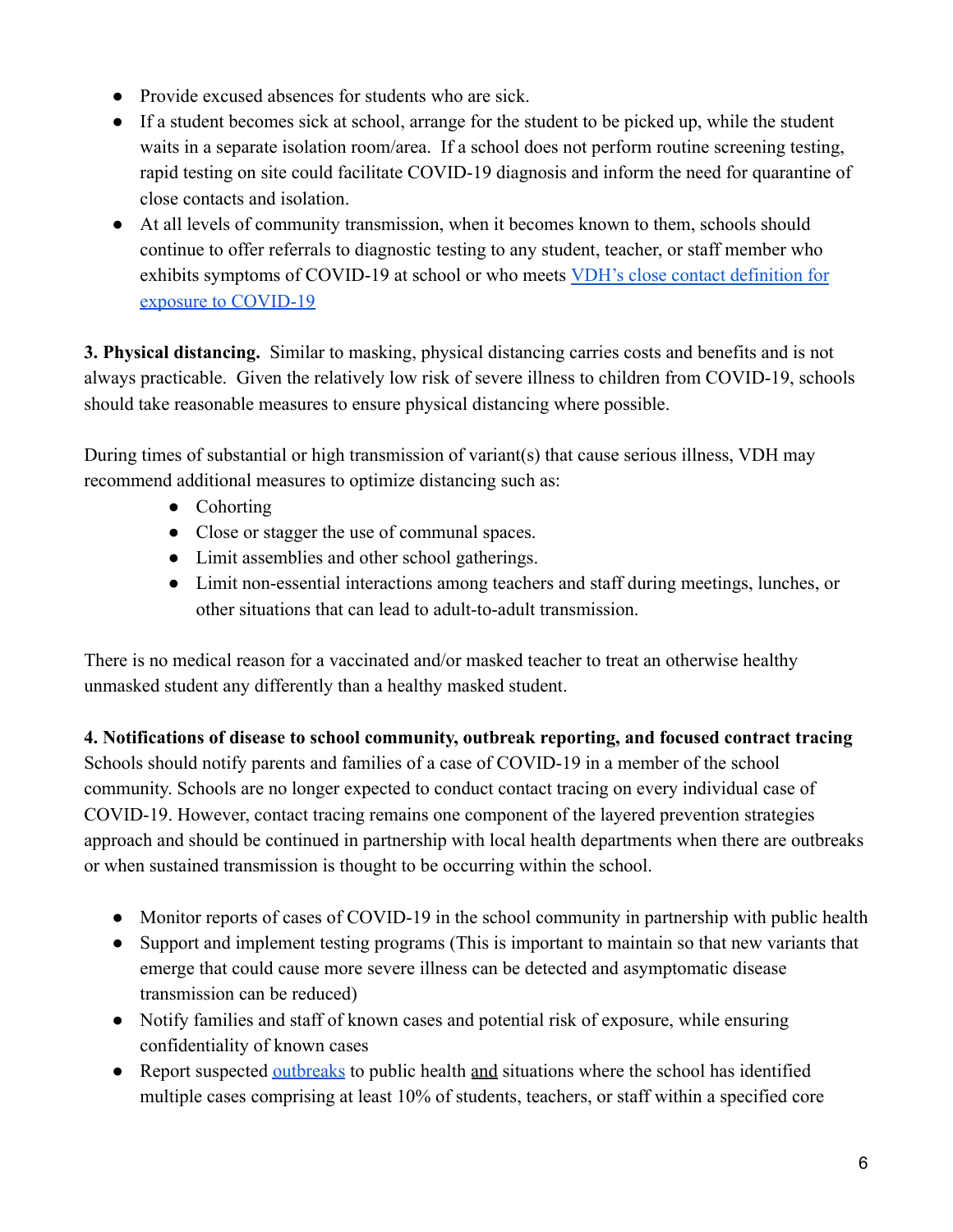group. Public health epidemiologists can assist with determining if there is an outbreak and/or if there is in-school transmission.

- In partnership with public health, and based on review of school cases, outbreaks and trends, implement contact tracing as needed to reduce sustained transmission in the school setting.
- Continue to communicate isolation and quarantine recommendations to the school community so that students, teachers, and staff are aware of recommended practices.
- Schools have the authority to make decisions regarding when to exclude children from school due to COVID-19, as they do for many other illnesses.

The [definition of close contact](https://www.vdh.virginia.gov/coronavirus/local-exposure/#close-contact) includes an exception for K-12 settings for the purposes of case investigation and contact tracing. In general, VDH uses proximity of within 6 feet for a total of 15 minutes or more within 24 hours to determine the need for quarantining persons who have had close contact exposure to someone with suspected or confirmed COVID-19. In K-12 settings, a student who is within 3 to 6 feet of an infected student is not considered a close contact as long as both students wore well-fitting masks the entire time. This exception may also be applied to school buses when the following criteria are met:

- Seating charts are documented and
- Assurance that masks are worn and students remain in assigned seats, either via video monitoring if available, or attestation from the bus driver or monitor

Students who were less than 3 feet apart for a total of 15 minutes or more are considered close contacts, even if both students wore masks. The K-12 exception does not apply to teachers, staff, or other adults. It also does not apply to Pre-K students. Having direct exposure to respiratory secretions of someone with COVID-19 (e.g., being coughed or sneezed on) is also considered close contact in any setting.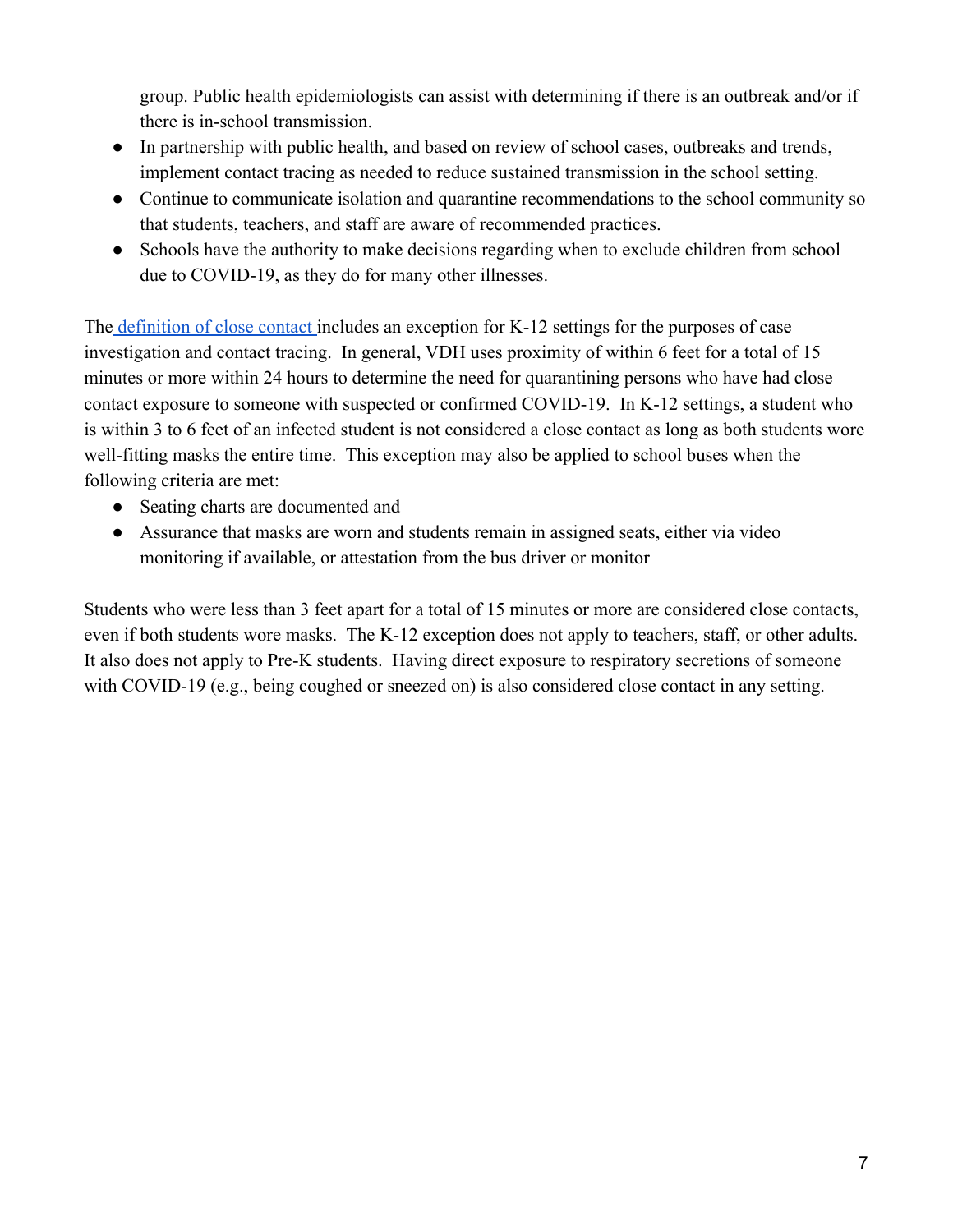The infographic below and available [here](https://www.vdh.virginia.gov/content/uploads/sites/182/2022/01/K-12-COVID-19-Parent-Flowchart.pdf) can help guide parental decisions related to sick children or children who have been exposed to COVID-19:



\*More detailed recommendations for people who have been exposed are available at VDH's [What do if](https://www.vdh.virginia.gov/coronavirus/protect-yourself/exposure/) [you were potentially exposed to coronavirus disease \(COVID-19\).](https://www.vdh.virginia.gov/coronavirus/protect-yourself/exposure/) Persons who are up to date with COVID-19 vaccines\* do NOT need to quarantine. For others, CDC and VDH recommend people stay home (quarantine) for at least 5 days, get tested on or soon after day 5 if possible. A person can end quarantine after day 5 if they have no symptoms and can wear a mask when around others through day 10 after their last contact with someone with COVID-19. VDH recommends a 10-day isolation or quarantine period for students who are not willing to wear a mask in school on days 6-10 after quarantine or isolation.

\*To allow time for students to catch up with the quarantine [recommendations that were recently updated](https://www.vdh.virginia.gov/content/uploads/sites/182/2020/04/Home-IsolationQuarantine-Release-Graphic_FINAL.pdf) [in early January,](https://www.vdh.virginia.gov/content/uploads/sites/182/2020/04/Home-IsolationQuarantine-Release-Graphic_FINAL.pdf) and to minimize disruption to in-person learning, students ages 12-17 years who completed their [primary vaccine series](https://www.cdc.gov/vaccines/covid-19/clinical-considerations/covid-19-vaccines-us.html?CDC_AA_refVal=https%3A%2F%2Fwww.cdc.gov%2Fvaccines%2Fcovid-19%2Finfo-by-product%2Fclinical-considerations.html#children) but have not yet received all [eligible boosters](https://www.cdc.gov/coronavirus/2019-ncov/vaccines/stay-up-to-date.html) can forgo quarantine at this point in time. These students should continue to monitor symptoms and take other precautions such as masking for the 10 days following known exposure. These students are encouraged to attend school, but if possible, these students should avoid higher risk school activities (e.g. high contact sports where distancing is not feasible) during the 10 days following exposure. Schools may also consider [Test to Stay](https://www.vdh.virginia.gov/coronavirus/protect-yourself/covid-19-testing/k-12-testing/test-to-stay/) as an alternative to traditional quarantine.

**5. Screening Testing and Test to Stay.** [Screening](https://www.vdh.virginia.gov/coronavirus/protect-yourself/covid-19-testing/k-12-testing/) testing can help promptly identify and isolate cases, quarantine those who may have been exposed to COVID-19 and are not fully vaccinated, and identify clusters. This can help reduce the risk to students, teachers and staff, and controlling outbreaks before they expand can help limit any disruption to in-person education.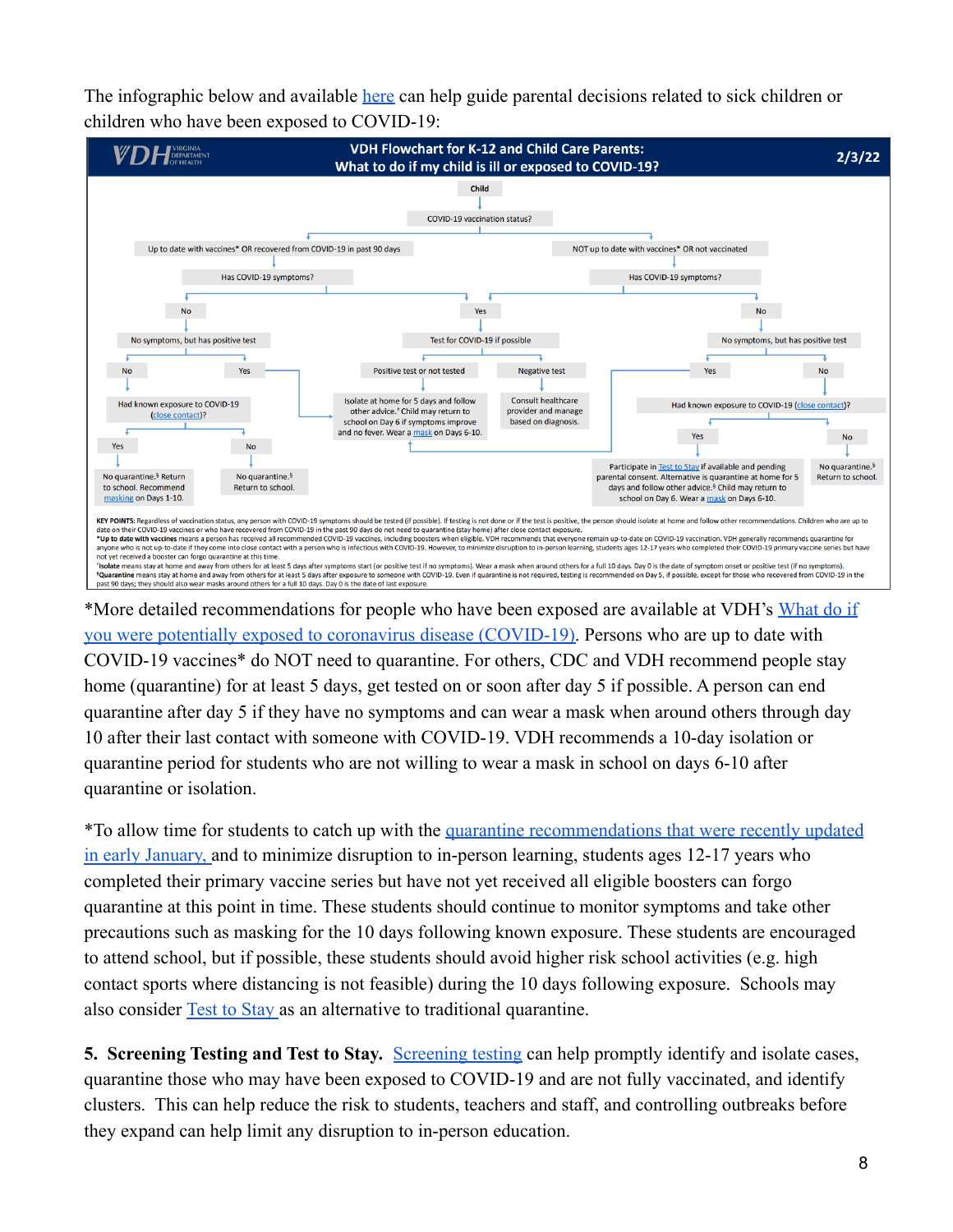Screening testing can also be used to help evaluate and adjust prevention strategies and provide added protection for schools that are not able to provide optimal physical distance between students. If utilized, screening testing should, at a minimum, be offered to students who have not been fully vaccinated when community transmission is at moderate, substantial, or high levels (Table 1); at any level of community transmission, screening testing should, at a minimum, be offered to all teachers and staff who have not been fully vaccinated.

If screening testing is not feasible, schools can adopt a referral-based diagnostic testing approach or utilize VDH supplied antigen test kits for at-home testing as resources allow. VDH has a [testing site](https://www.vdh.virginia.gov/coronavirus/covid-19-testing-sites/) [locator](https://www.vdh.virginia.gov/coronavirus/covid-19-testing-sites/) which may be helpful for schools to use for testing referrals. Schools may also consider implementing [Test to Stay](https://www.vdh.virginia.gov/coronavirus/protect-yourself/covid-19-testing/k-12-testing/test-to-stay/) programs which offer an alternative to traditional quarantine for those who are recommended to do so. Considering the degree to which the currently circulating variant(s) may cause serious illness may influence decision making about scale and frequency of testing programs.

|                                           | Low<br>Transmission <sup>1</sup><br>Blue                                                                                                                                                 | <b>Moderate</b><br><b>Transmission</b><br>Yellow                                                                                           | <b>Substantial</b><br>Transmission<br>Orange                                                                                                                       | <b>High</b><br><b>Transmission</b><br>Red                                                                                                                                   |  |
|-------------------------------------------|------------------------------------------------------------------------------------------------------------------------------------------------------------------------------------------|--------------------------------------------------------------------------------------------------------------------------------------------|--------------------------------------------------------------------------------------------------------------------------------------------------------------------|-----------------------------------------------------------------------------------------------------------------------------------------------------------------------------|--|
| <b>Students</b>                           | Do not need to<br>screen students.                                                                                                                                                       | Offer screening testing for students who are not fully vaccinated at<br>least once per week.                                               |                                                                                                                                                                    |                                                                                                                                                                             |  |
| <b>Teachers and staff</b>                 | Offer screening testing for teachers and staff who are not fully vaccinated at least once per<br>week.                                                                                   |                                                                                                                                            |                                                                                                                                                                    |                                                                                                                                                                             |  |
| High risk sports and<br><b>activities</b> | Recommend screening testing for high-risk<br>sports <sup>2</sup> and extracurricular activities <sup>3</sup> at least<br>once per week for participants who are not<br>fully vaccinated. |                                                                                                                                            | Recommend<br>screening testing for<br>high-risk sports and<br>extracurricular<br>activities twice per<br>week for participants<br>who are not fully<br>vaccinated. | Cancel or hold high-<br>risk sports and<br>extracurricular<br>activities virtually to<br>protect in-person<br>learning, unless all<br>participants are fully<br>vaccinated. |  |
| Low- and<br>intermediate-risk<br>sports   | Do not need to<br>screen students<br>participating in low-<br>and intermediate-<br>risk sports. <sup>2</sup>                                                                             | Recommend screening testing for low- and intermediate-risk sports at<br>least once per week for participants who are not fully vaccinated. |                                                                                                                                                                    |                                                                                                                                                                             |  |

Table 1. Screening Testing Recommendations for K-12 Schools by Level of **Community Transmission** 

1. Levels of community [transmission](https://covid.cdc.gov/covid-data-tracker/#county-view) defined as total new cases per 100,000 persons in the past 7 days (low, 0-9; moderate 10-49; substantial, 50-99, high, ≥100) and percentage of positive tests in the past 7 days (low, <5%; moderate, 5-7.9%; substantial, 8-9.9%; high, ≥10%.)

2. The NCAA has developed a risk stratification for sports. See

[https://ncaaorg.s3.amazonaws.com/ssi/COVID/SSI\\_ResocializationDevelopingStandardsSecondEdition.pdf.](https://ncaaorg.s3.amazonaws.com/ssi/COVID/SSI_ResocializationDevelopingStandardsSecondEdition.pdf) Examples of low-risk sports are diving and golf; intermediate-risk sport examples are baseball and cross country; high-risk sport examples are football and wrestling.

3. High-risk extracurricular activities are those in which increased exhalation occurs, such as activities that involve singing, shouting, band, or exercise, especially when conducted indoors.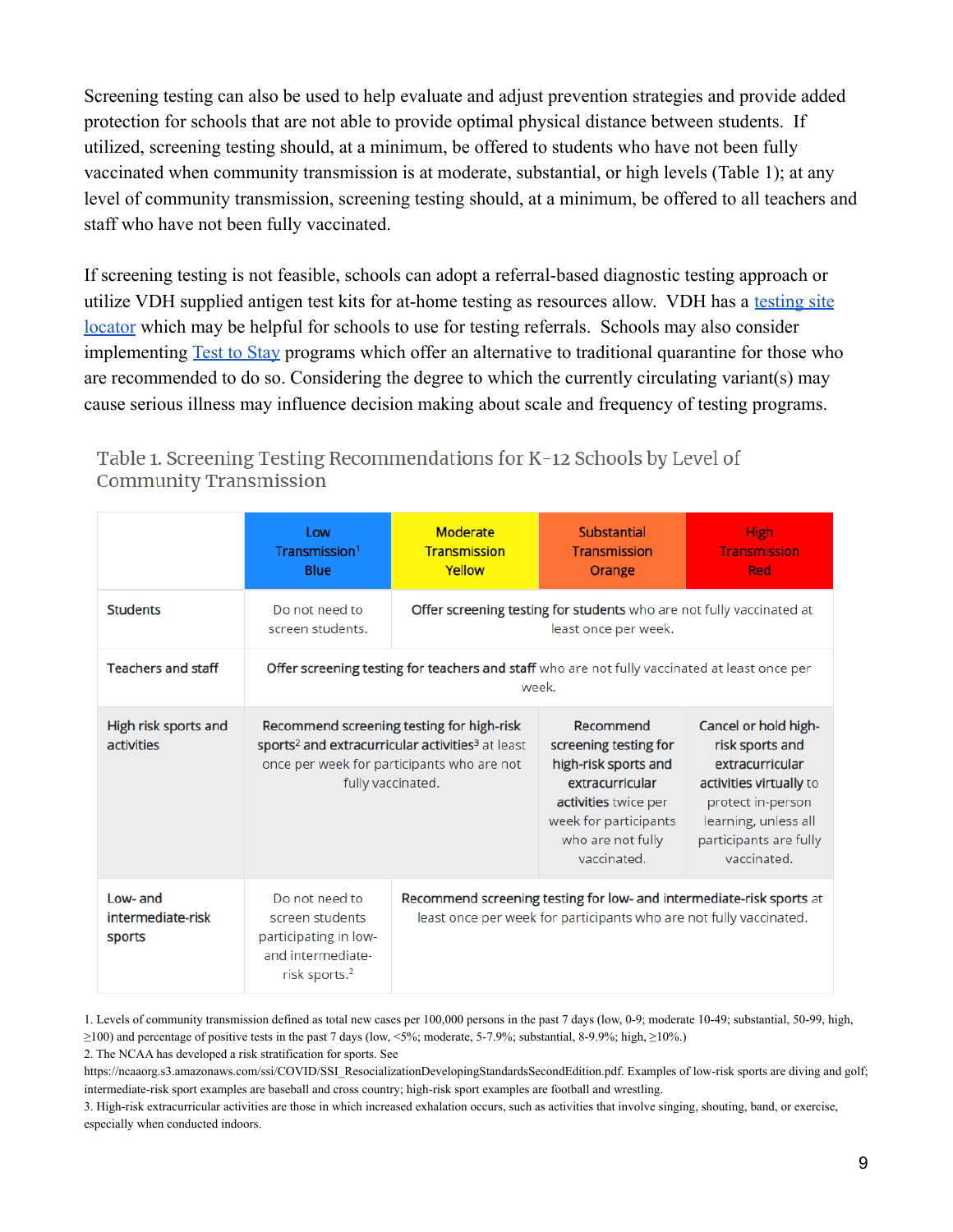**6. Ventilation.** Ventilation systems clean and disperse air, decreasing the likelihood that students will inhale particles suspended in the air that are contaminated with the virus that causes COVID-19.

- Per [Executive Order Two](https://www.governor.virginia.gov/media/governorvirginiagov/governor-of-virginia/pdf/74---eo/74---eo/EO-2---School-Mask-Mandate-Executive-Order-Exception.pdf), schools should marshal available resources to improve inspection, testing, maintenance, repair, replacement and upgrades of equipment to improve the indoor air quality in school facilities, including mechanical and nonmechanical heating, ventilation, and air conditioning systems, filtering, purification, fans, control systems and window and door repair.
- In consultation with an HVAC expert, ensure the school building's HVAC system is operating properly. The damper should be adjusted to increase the amount of exterior air that is brought in, and filters should be improved to better remove respiratory particles from the air. Exhaust fans should be run to further improve air exchange. Consider additional ways to improve ventilation, such as opening doors and windows, using window fans to direct air out of windows, or using portable room air cleaners using a HEPA filter. If doors and windows are opened, eliminate any safety hazards (e.g., do not open windows if a child could fall out).
- Reduce the risk of exposure of children and school bus drivers to the virus that causes COVID-19 by opening bus windows when possible. Consider upgrading school bus filters to a higher efficiency filter. While MERV-4 is typically used in buses, MERV-8 and even MERV-13 are available. Make sure that the filters chosen are compatible with your bus's ventilation system.
- Refer to CDC's information on Ventilation in Schools [and Child Care Programs](https://www.cdc.gov/coronavirus/2019-ncov/community/schools-childcare/ventilation.html)**.**

#### **7. Implement Hand Hygiene and Respiratory Etiquette**

- Teach [correct handwashing](https://www.cdc.gov/handwashing/when-how-handwashing.html) to students and staff (wash with soap and water for at least twenty seconds).
- $\bullet$  Ensure frequent access to handwashing facilities, or hand sanitizer that contains at least 60% alcohol.

#### **8. Clean and maintain healthy facilities**

- Perform regular cleaning of frequently-touched surfaces.
- SARS-CoV-2, the virus that causes COVID-19, can be reduced and killed from surfaces, objects, and hands if the right products are used correctly.
- The Environmental Protection Agency (EPA) has compiled a [list of disinfectant products](https://cfpub.epa.gov/wizards/disinfectants/) that can be used against the virus that causes COVID-19, including ready-to-use sprays, concentrates, and wipes.
- If there has been a sick person or someone who tested positive for COVID-19 in the school within the last 24 hours, you should clean AND disinfect the space.

**9. Masks as prevention.** There are benefits and costs to mask wearing in the school environment. The benefits may include reduced transmission of the virus, but with limitations. Masks made of plain cloth, masks that are soiled or poorly fitting, and masks that are not worn properly provide reduced or no benefit; mask-wearing may cause discomfort, skin irritation, anxiety, and otherwise impact a child's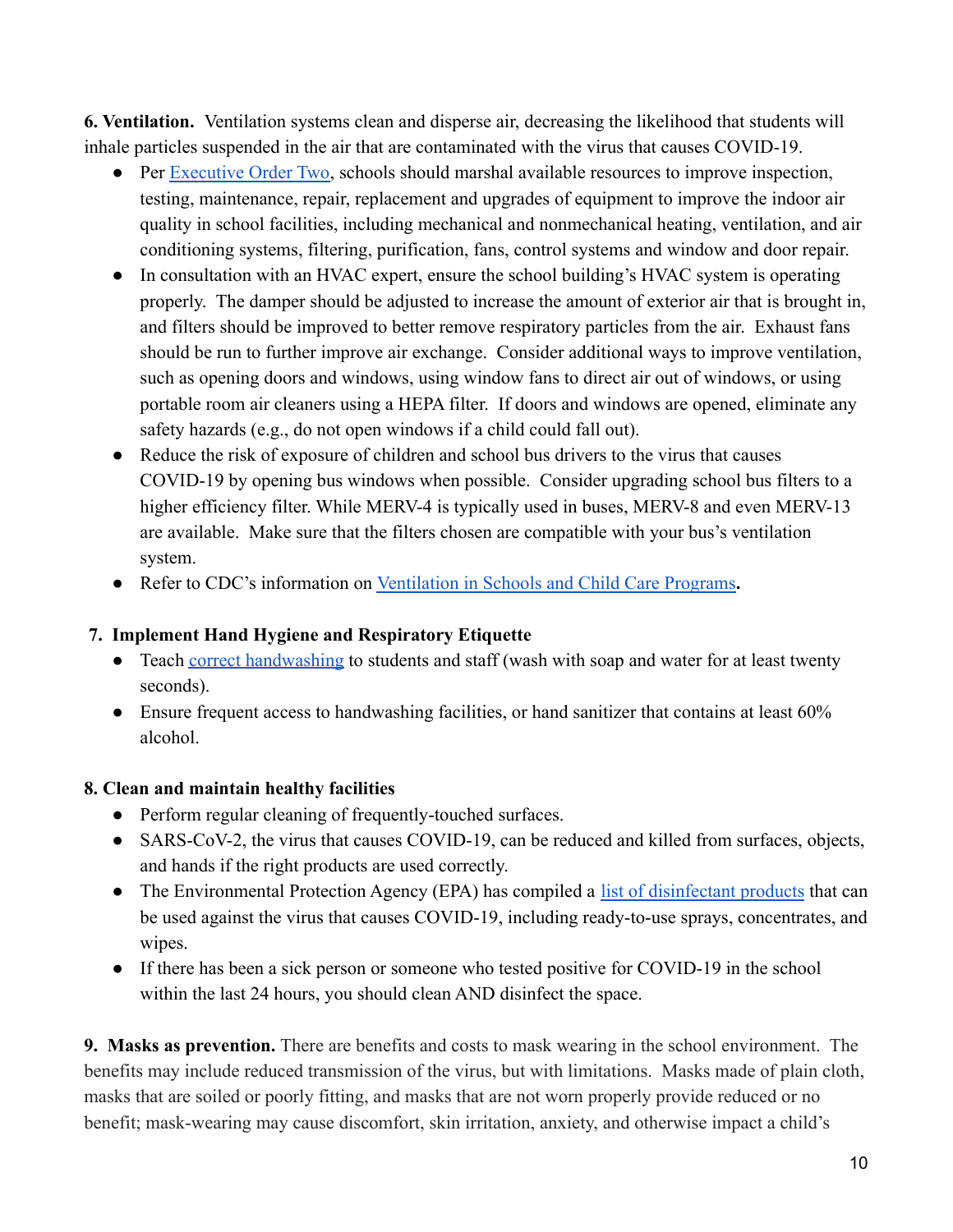emotional state; children may have difficulty communicating, perceiving emotion, or making social connections when wearing masks. The CDC presently recommends the use of N95 or KN95 masks to reduce COVID transmission, but such masks are very tight and uncomfortable, and may be poorly tolerated by children.

During the Omicron outbreak, regions with restrictive masking policies and practices have shown similar rates of transmission as regions with less restrictive mask policies. There is presently a lack of consensus among health experts regarding the costs and benefits of mask-wearing for children in school. Parents should consult with their medical providers if they have questions about whether or not their child should mask and for how long; this is especially true if a child is at increased risk of severe illness from COVID-19, or lives with individuals at higher risk for severe illness.

In situations where a child is returning from isolation due to COVID, or was subject to a close contact exposure, the benefit of temporary masking is likely to outweigh the risks. The section on disease investigation and notifications about exposures provides more information on how the decision to wear a mask impacts the length of time a student must isolate or quarantine after illness or exposure.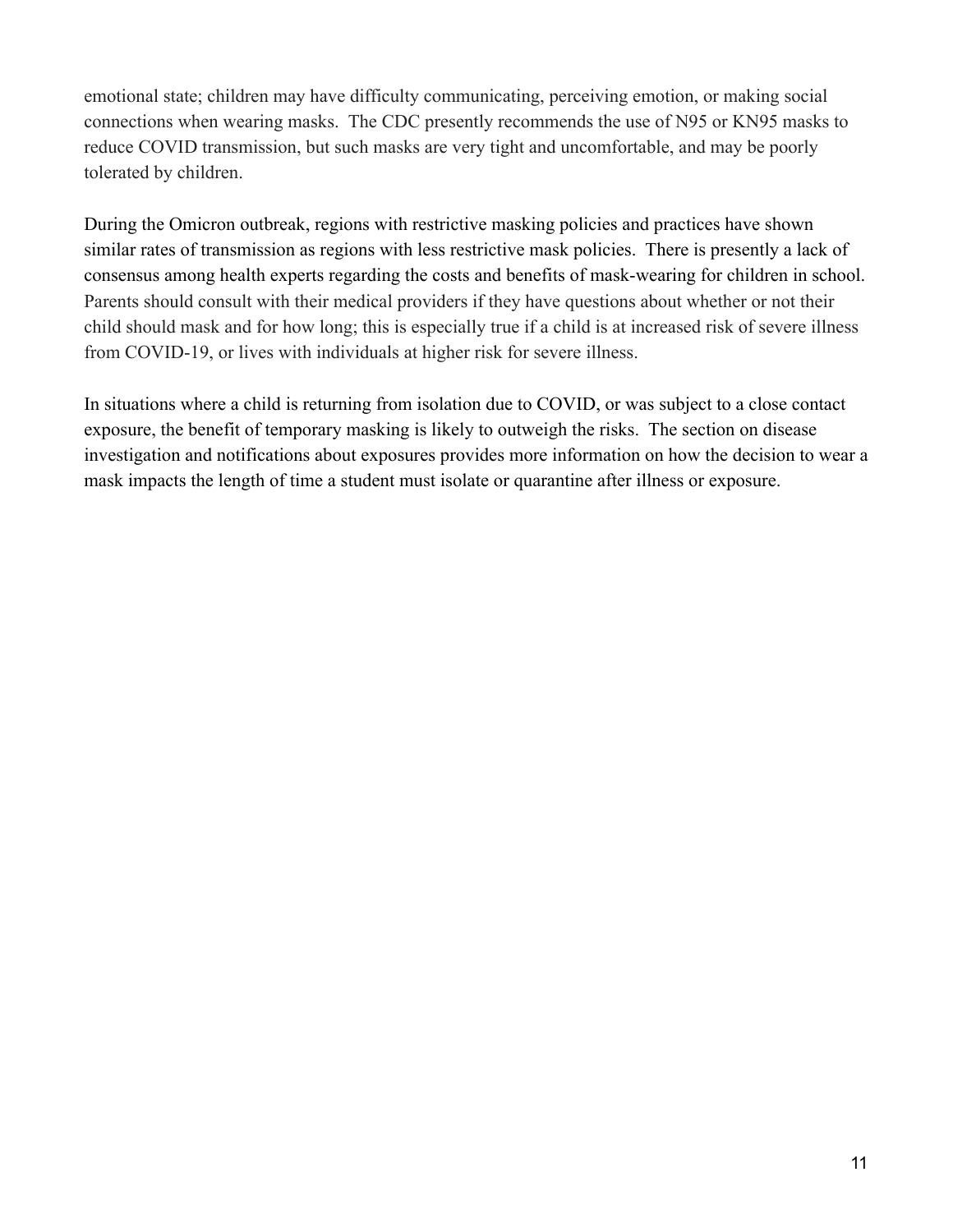References:

American Academy of Pediatrics: COVID-19 Guidance for Safe Schools. July 18, 2021. [https://services.aap.org/en/pages/2019-novel-coronavirus-covid-19-infections/clinical-guidance/covid-1](https://services.aap.org/en/pages/2019-novel-coronavirus-covid-19-infections/clinical-guidance/covid-19-planning-considerations-return-to-in-person-education-in-schools/) [9-planning-considerations-return-to-in-person-education-in-schools/](https://services.aap.org/en/pages/2019-novel-coronavirus-covid-19-infections/clinical-guidance/covid-19-planning-considerations-return-to-in-person-education-in-schools/)

Ammann, Priska, et al. "Perceptions towards mask use in school children during the SARS-CoV-2 pandemic: the Ciao Corona Study." medRxiv (2021). [https://www.medrxiv.org/content/10.1101/2021.09.04.21262907v](https://www.medrxiv.org/content/10.1101/2021.09.04.21262907v1)

Andrejko KL, Pry JM, Myers JF, et al. Effectiveness of Face Mask or Respirator Use in Indoor Public Settings for Prevention of SARS-CoV-2 Infection — California, February–December 2021. MMWR Morb Mortal Wkly Rep. ePub: 4 February 2022. <https://www.cdc.gov/mmwr/volumes/71/wr/mm7106e1.htm>

Smith, Jenna, Airianna Culler, and Kelsey Scanlon. "Impacts of Blood Gas Concentration, Heart Rate, Emotional State, And Memory in School‐Age Children with And without The Use of Facial Coverings in School during The COVID‐19 Pandemic." The FASEB Journal 35.

Riediker, Michael, et al. "Higher viral load and infectivity increase risk of aerosol transmission for Delta and Omicron variants of SARS-CoV-2." Swiss Medical Weekly 1 (2022). <https://smw.ch/article/doi/smw.2022.w30133>

CDC Guidance for COVID-19 Prevention in K-12 Schools <https://www.cdc.gov/coronavirus/2019-ncov/community/schools-childcare/k-12-guidance.html>

Transmission of SARS CoV-2 in Schools: CDC Science Brief: [https://](http://www.cdc.gov/coronavirus/2019-ncov/more/science-and-research/transmission_k_12_schools.html) [www.cdc.gov/coronavirus/2019-ncov/more/science-and-research/transmission\\_k\\_12\\_schools.html](http://www.cdc.gov/coronavirus/2019-ncov/more/science-and-research/transmission_k_12_schools.html)

ED COVID-19 Handbook Volume 1: Strategies for Safely Reopening Elementary and Secondary Schools [https://www2.ed.gov/documents/ coronavirus/reopening.pdf](https://www2.ed.gov/documents/)

Falk A, Benda A, Falk P, Steffen S, Wallace Z, Høeg TB. COVID-19 Cases and Transmission in 17 K–12 Schools — Wood County, Wisconsin, August 31–November 29, 2020.MMWR Morb Mortal Wkly Rep 2021;70:136–140. <https://www.cdc.gov/mmwr/volumes/70/wr/> [mm7004e3.htm?s\\_cid=mm7004e3\\_w](https://www.cdc.gov/mmwr/volumes/70/wr/)

CDC Implementation of Mitigation Strategies for Communities with Local COVID-19 Transmission: <https://www.cdc.gov/coronavirus/2019-ncov/community/community-mitigation.html>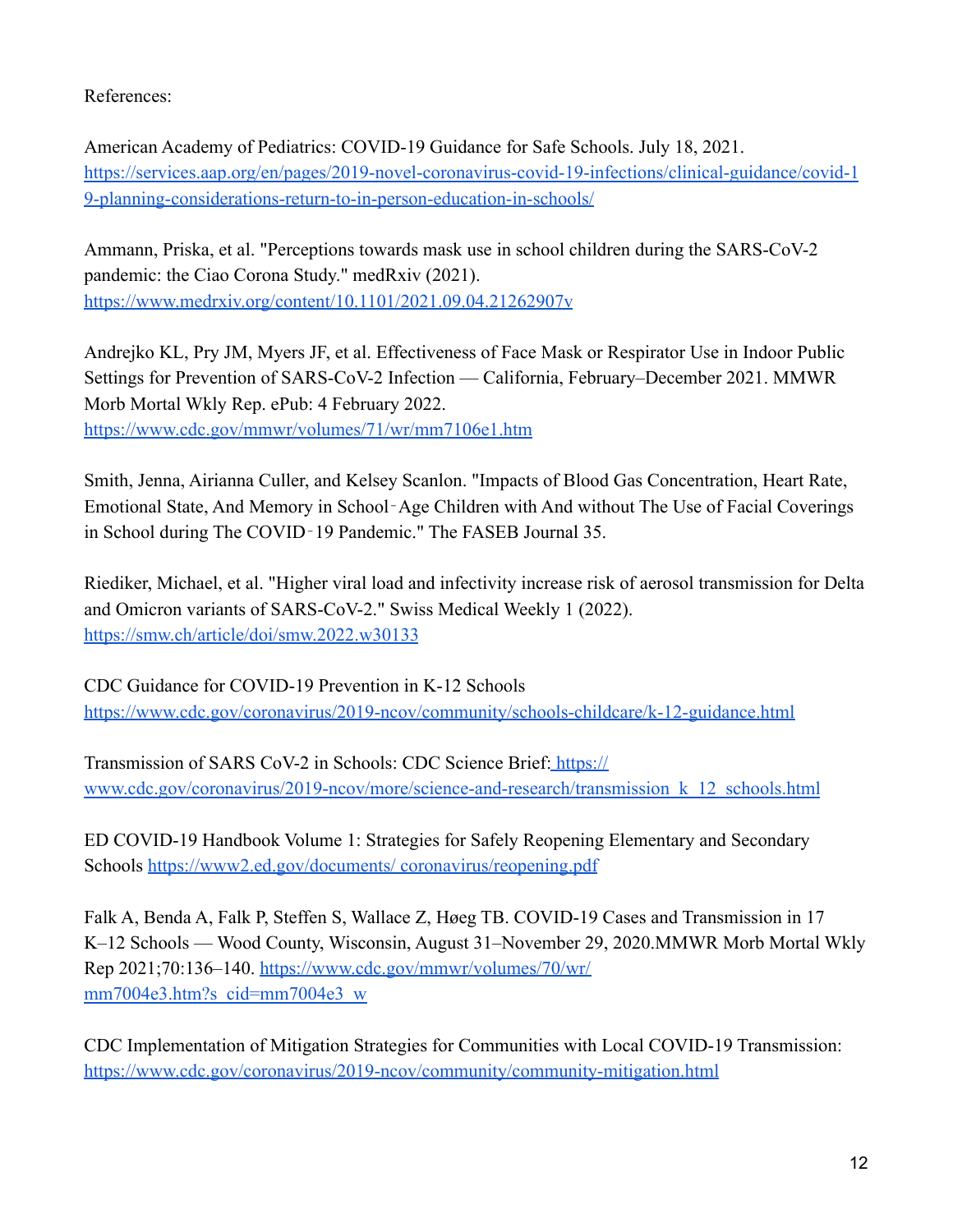# CDC Operating Schools during COVID-19: CDC's Considerations

[https://www.cdc.gov/coronavirus/2019-ncov/community/schools-childcare/ schools.html](https://www.cdc.gov/coronavirus/2019-ncov/community/schools-childcare/)

CDC Indicators for Dynamic School Decision-Making:

[https://www.cdc.gov/coronavirus/2019-ncov/community/schools-childcare/indicators.html](https://www.cdc.)

CDC Considerations for Monitoring and Evaluation of Mitigation Strategies Implemented in K-12 Schools: <https://www.cdc.gov/coronavirus/2019-ncov/php/monitoring-evaluation-k-12.html>

CDC Science Brief: Community Use of Masks to Prevent the Spread of SARS-CoV-2: https://www.cdc.gov/coronavirus/2019-ncov/science/science-briefs/masking-science-sars-cov2.html

Donohue JM, Miller E. COVID-19 and School Closures. JAMA. 2020;324(9):845-847. doi:10.1001/jama.2020.13092

Russell FM, Ryan K, Snow K, Danchin M, Mulholland K, Goldfeld S. COVID-19 in Victorian Schools: An analysis of child-care and school outbreak data and evidence-based recommendations for opening schools and keeping them open. Report from Murdoch Children's Research Institute and the University of Melbourne. 2020; Published 2020 September 25.

CDC COVID-19 Response Team. Coronavirus Disease 2019 in Children — United States, February 12–April 2, 2020. MMWR Morb Mortal Wkly Rep. 2020;69(14):422-426. Published 2020 April 10. doi:10.15585/mmwr.mm6914e4

Dawson P, Worrell MC, Malone S, et al. Pilot Investigation of SARSCoV-2 Secondary Transmission in Kindergarten Through Grade 12 Schools Implementing Mitigation Strategies — St. Louis County and City of Springfield, Missouri, December 2020. MMWR Morb Mortal Wkly Rep. ePub: 19 March 2021. DOI: http://dx.doi.org/10.15585/mmwr. mm7012e4

Davies NG, Klepac P, Liu Y, et al. Age-dependent effects in the transmission and control of COVID-19 epidemics. Nat Med. 2020;26(8):1205-1211. doi:10.1038/s41591-020-0962-9

Dong Y, Mo X, Hu Y, et al. Epidemiology of COVID-19 Among Children in China. Pediatrics. 2020;145(6):e20200702. doi:10.1542/peds.2020- 0702

Laws RL, Chancey RJ, Rabold EM, et al. Symptoms and Transmission of SARS-CoV-2 Among Children — Utah and Wisconsin, March–May 2020. Pediatrics. 2021;147(1):e2020027268. doi:10.1542/peds.2020- 027268

Lee B, Raszka WV. COVID-19 in Children: Looking Forward, Not Back. Pediatrics. 2021;147(1):e2020029736. doi:10.1542/peds.2020-029736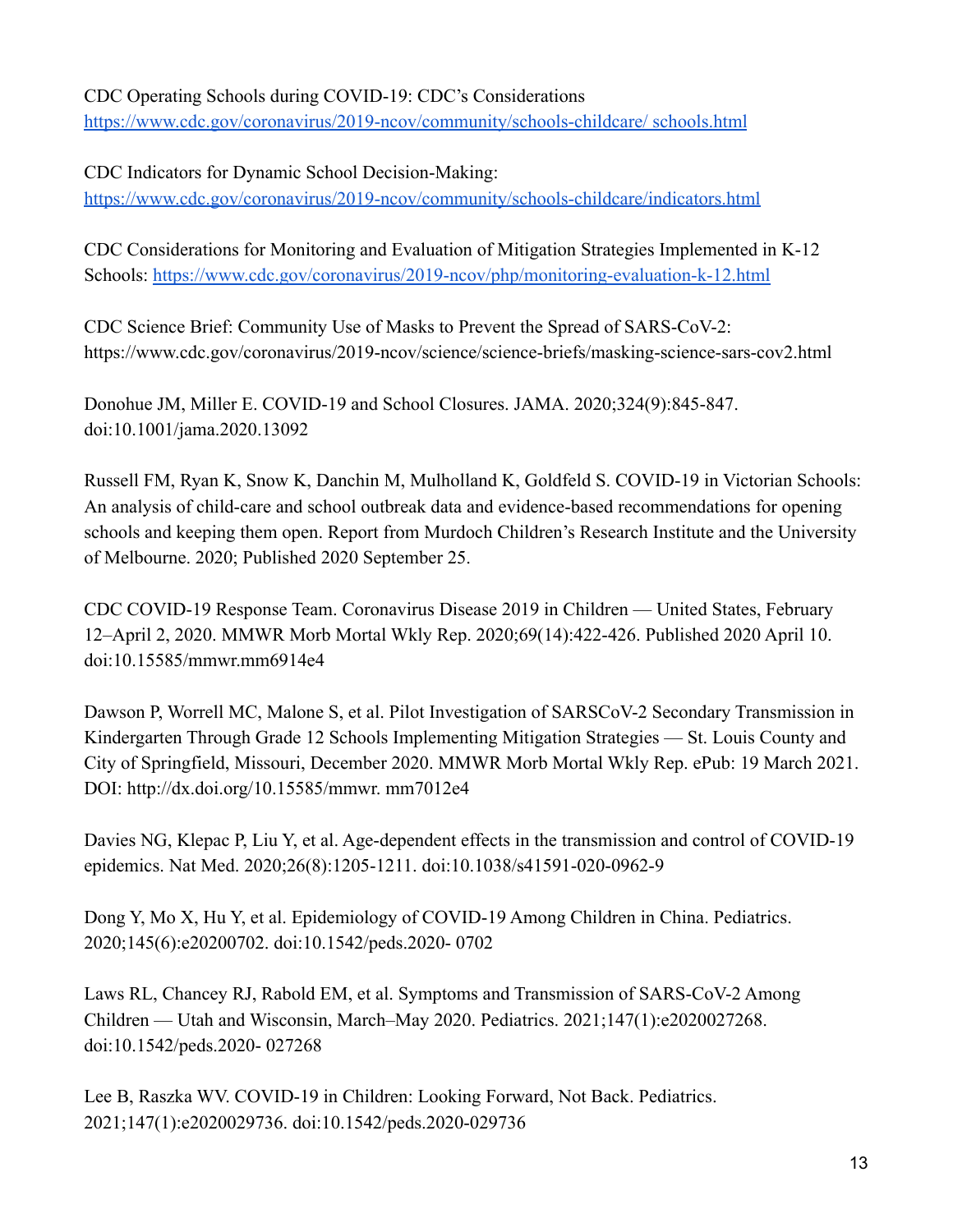Lu X, Zhang L, Du H, et al. SARS-CoV-2 Infection in Children. N Engl J Med. 2020;382(17):1663-1665. doi:10.1056/NEJMc2005073

Zimmermann P, Curtis N. Why is COVID-19 less severe in children? A review of the proposed mechanisms underlying the age-related difference in severity of SARS-CoV-2 infections. Arch Dis Child. 2020;archdischild-2020-320338. Published online ahead of print 2020 December 1. doi:10.1136/archdischild-2020-320338

Götzinger F, Santiago-García B, Noguera-Julián A, et al. COVID-19 in children and adolescents in Europe: a multinational, multicentre cohort study. Lancet Child Adolesc Health. 2020;4(9):653-661. doi:10.1016/ S2352-4642(20)30177-2

Interim Guidance: Operational Strategy and Phased Prevention for Virginia PreK-12 Schools May 17, 2021 19

Leeb RT, Price S, Sliwa S, et al. COVID-19 Trends Among SchoolAged Children — United States, March 1–September 19, 2020. MMWR Morb Mortal Wkly Rep. 2020;69(39):1410-1415. Published 2020 Oct 2. doi:10.15585/mmwr.mm6939e2

Leidman E, Duca LM, Omura JD, Proia K, Stephens JW, Sauber-Schatz EK. COVID-19 Trends Among Persons Aged 0–24 Years — United States, March 1–December 12, 2020. MMWR Morb Mortal Wkly Rep. 2021;70(3):88-94. Published 2021 January 22. doi:10.15585/ mmwr.mm7003e1

Gudbjartsson DF, Helgason A, Jonsson H, et al. Spread of SARSCoV-2 in the Icelandic Population. N Engl J Med. 2020;382(24):2302- 2315. doi:10.1056/NEJMoa2006100

Honein MA, Barrios LC, Brooks JT. Data and Policy to Guide Opening Schools Safely to Limit the Spread of SARS-CoV-2 Infection. JAMA. 2021;10.1001/jama.2021.0374. Published online ahead of print 2021 January 26. doi:10.1001/jama.2021.0374

Honein MA, Christie A, Rose DA, et al. Summary of Guidance for Public Health Strategies to Address High Levels of Community Transmission of SARS-CoV-2 and Related Deaths, December 2020. MMWR Morb Mortal Wkly Rep. 2020;69(49):1860-1867. Published 2020 Dec 11. doi:10.15585/mmwr.mm6949e2

Gold JA, Gettings JR, Kimball A, et al. Clusters of SARS-CoV-2 Infection Among Elementary School Educators and Students in One School District — Georgia, December 2020–January 2021. MMWR Morb Mortal Wkly Rep. ePub: 22 February 2021. DOI: http://dx.doi. org/10.15585/mmwr.mm7008e4